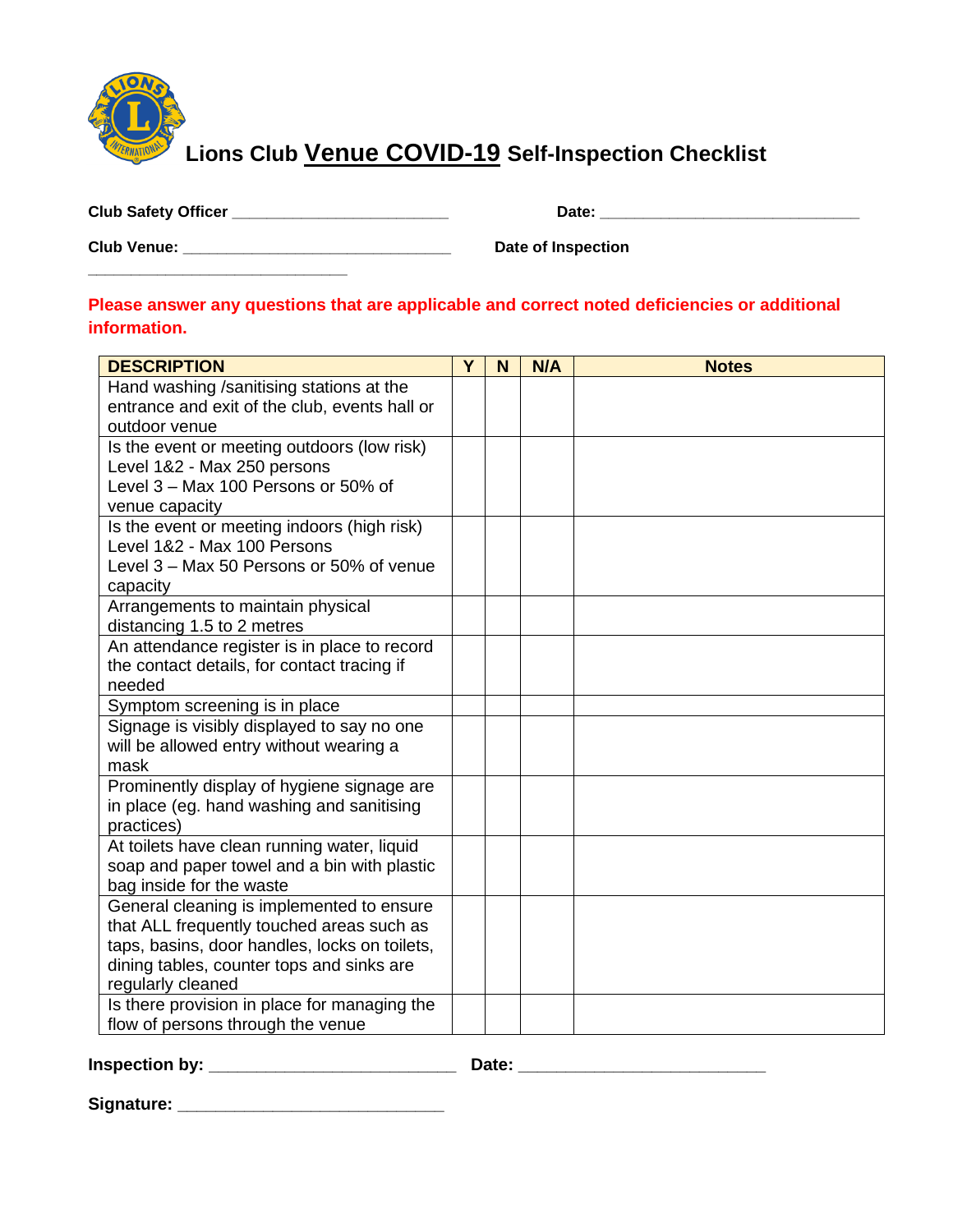

**Lions Club Venue Self-Inspection Checklist** 

**Club Safety Officer: \_\_\_\_\_\_\_\_\_\_\_\_\_\_\_\_\_\_\_\_\_\_\_\_\_\_\_\_\_\_\_\_\_\_ Date: \_\_\_\_\_\_\_\_\_\_\_\_\_\_\_\_\_\_\_\_\_\_\_\_\_**

**Club Venue: \_\_\_\_\_\_\_\_\_\_\_\_\_\_\_\_\_\_\_\_\_\_\_\_\_\_\_\_\_\_\_\_\_\_\_\_ Date of Inspection: \_\_\_\_\_\_\_\_\_\_\_\_\_\_\_\_\_\_**

**Please answer any questions that are applicable and correct noted deficiencies or additional information.**

| <b>Purpose</b>                                       | Items needed                                                                                                              | <b>YES</b> | <b>NO</b> | N/A | <b>Notes</b> |  |  |
|------------------------------------------------------|---------------------------------------------------------------------------------------------------------------------------|------------|-----------|-----|--------------|--|--|
| <b>Fire Fighting Equipment &amp; Emergency Exits</b> |                                                                                                                           |            |           |     |              |  |  |
| Non-cooking area                                     | 4.5 KG dry powder extinguisher                                                                                            |            |           |     |              |  |  |
|                                                      | 4.5 KG dry powder extinguisher                                                                                            |            |           |     |              |  |  |
| <b>Cooking area</b>                                  | 1 Light duty fire blanket                                                                                                 |            |           |     |              |  |  |
| Deep fat frying                                      | 9 Litre foam fire extinguishers                                                                                           |            |           |     |              |  |  |
|                                                      | 1 Light duty fire blanket                                                                                                 |            |           |     |              |  |  |
| <b>Exits</b>                                         | Clearly marked identified exist signs                                                                                     |            |           |     |              |  |  |
|                                                      | More than one exit route                                                                                                  |            |           |     |              |  |  |
| <b>Fire Prevention</b>                               | Are club banners and decorations<br>sufficiently placed away from heat<br>or flame sources to prevent catching<br>alight? |            |           |     |              |  |  |
| <b>Ablutions and Waste Management</b>                |                                                                                                                           |            |           |     |              |  |  |
| <b>Female</b>                                        | 1 Toilet per 100<br>female's attendance                                                                                   |            |           |     |              |  |  |
| <b>Male</b>                                          | 1 Toilet per 500 male attendance,<br>plus 1 urinal per 150 male<br>attendance                                             |            |           |     |              |  |  |
| <b>Waste</b>                                         | Is there Adequate bins and plastic<br>waste bags in place                                                                 |            |           |     |              |  |  |
|                                                      | Is there a procedure/contract in<br>place for waste removal?                                                              |            |           |     |              |  |  |
| <b>Parking and Crowd Control</b>                     |                                                                                                                           |            |           |     |              |  |  |
|                                                      | Are entrances and Exits Clearly<br>Marked?                                                                                |            |           |     |              |  |  |
|                                                      | Is lighting Adequate? (Min 75 Lux)                                                                                        |            |           |     |              |  |  |
| <b>Parking &amp; Traffic</b><br><b>Control</b>       | Is the parking area free of potholes,<br>debris and has grass been cut?                                                   |            |           |     |              |  |  |
|                                                      | Is the terrain flat without tripping<br>hazards?                                                                          |            |           |     |              |  |  |
|                                                      | Is there adequate security<br>provided?                                                                                   |            |           |     |              |  |  |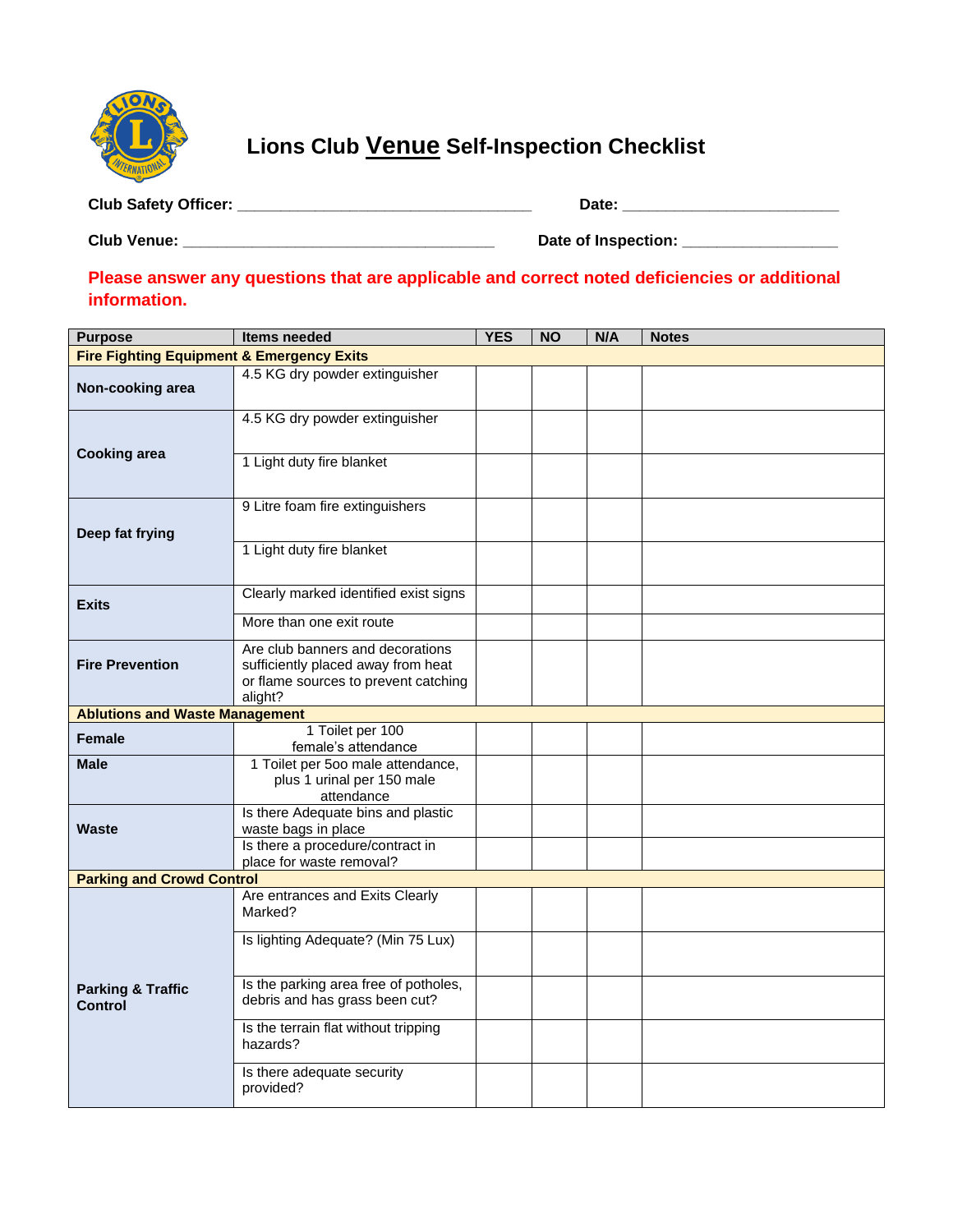

**Lions Club Event Self-Inspection Checklist** 

**Club Safety Officer: \_\_\_\_\_\_\_\_\_\_\_\_\_\_\_\_\_\_\_\_\_\_\_\_\_\_\_\_\_\_\_\_\_\_ Date: \_\_\_\_\_\_\_\_\_\_\_\_\_\_\_\_\_\_\_\_\_\_\_\_\_**

**Club Venue: \_\_\_\_\_\_\_\_\_\_\_\_\_\_\_\_\_\_\_\_\_\_\_\_\_\_\_\_\_\_\_\_\_\_\_\_ Date of Inspection: \_\_\_\_\_\_\_\_\_\_\_\_\_\_\_\_\_\_**

**Please answer any questions that are applicable and correct noted deficiencies or additional information.**

| <b>Purpose</b>                                       | <b>Items needed</b>                                                                    | <b>YES</b> | <b>NO</b> | N/A | <b>Notes</b> |  |  |  |
|------------------------------------------------------|----------------------------------------------------------------------------------------|------------|-----------|-----|--------------|--|--|--|
| <b>Fire Fighting Equipment &amp; Emergency Exits</b> |                                                                                        |            |           |     |              |  |  |  |
| Non-cooking                                          | 2 KG dry powder<br>extinguisher                                                        |            |           |     |              |  |  |  |
| <b>Cooking</b>                                       | 4.5 KG dry powder<br>extinguisher                                                      |            |           |     |              |  |  |  |
|                                                      | 1 Light duty fire blanket                                                              |            |           |     |              |  |  |  |
| Deep fat frying                                      | 9 Litre foam fire<br>extinguishers                                                     |            |           |     |              |  |  |  |
|                                                      | 1 Light duty fire blanket                                                              |            |           |     |              |  |  |  |
| <b>Exits</b>                                         | Clearly marked identified<br>exist signs                                               |            |           |     |              |  |  |  |
|                                                      | More than one exit route                                                               |            |           |     |              |  |  |  |
| <b>Ablutions and Waste Management</b>                |                                                                                        |            |           |     |              |  |  |  |
| <b>Female</b>                                        | 1 Toilet per 100<br>female's attendance                                                |            |           |     |              |  |  |  |
| <b>Male</b>                                          | 1 Toilet per 500 male<br>attendance, plus 1 urinal<br>per 150 male attendance          |            |           |     |              |  |  |  |
| <b>Waste</b>                                         | Is there Adequate bins<br>and plastic waste bags in<br>place<br>Is there a procedure / |            |           |     |              |  |  |  |
|                                                      | contract in place for waste<br>removal?                                                |            |           |     |              |  |  |  |
| <b>Parking and Crowd Control</b>                     |                                                                                        |            |           |     |              |  |  |  |
|                                                      | Are entrances and Exits<br>Clearly Marked?                                             |            |           |     |              |  |  |  |
| <b>Parking &amp; Traffic</b><br><b>Control</b>       | Is lighting Adequate? (Min<br>75 Lux)                                                  |            |           |     |              |  |  |  |
|                                                      | Is the parking area free of<br>potholes, debris and has<br>grass been cut?             |            |           |     |              |  |  |  |
|                                                      | Is the terrain flat without<br>tripping hazards?                                       |            |           |     |              |  |  |  |
|                                                      | Is there adequate security<br>provided?                                                |            |           |     |              |  |  |  |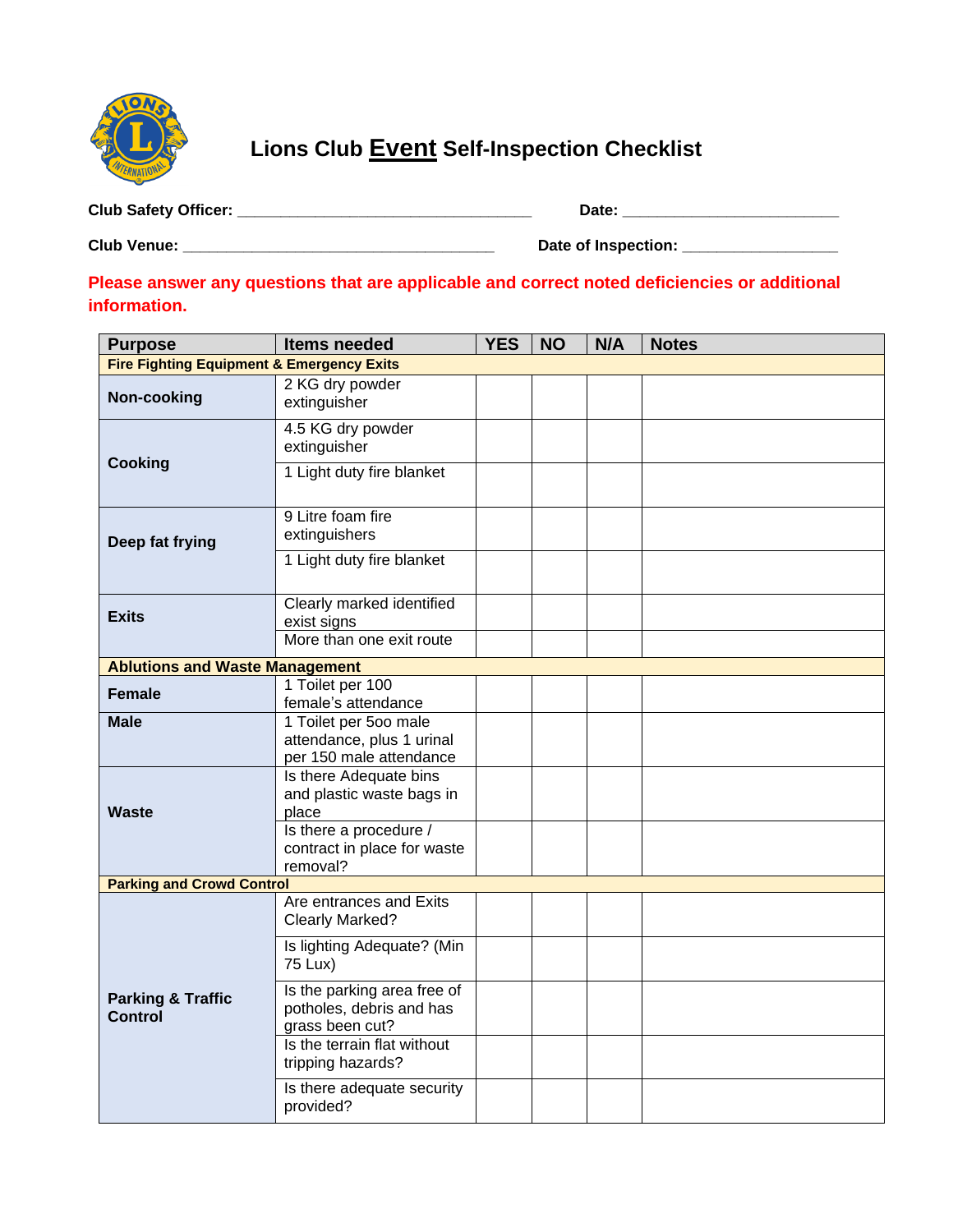|                                                             | Is the local police used to<br>assist with traffic control?                                                                           |  |  |
|-------------------------------------------------------------|---------------------------------------------------------------------------------------------------------------------------------------|--|--|
|                                                             | Are Parking/Traffic<br>controllers issued with<br>reflective vest to make<br>them visible?                                            |  |  |
|                                                             | Is there adequate signate<br>to direct the flow of<br>patrons in and out of the<br>venue?                                             |  |  |
| <b>Crowd Control</b>                                        | Is there sufficient<br>security/ushers to assist<br>with the flow and control<br>of patrons?                                          |  |  |
|                                                             | In an emergency is there<br>a procedure for crowd<br>control?                                                                         |  |  |
|                                                             | In the event of a power<br>failure, is there adequate<br>back up lighting in order<br>for the patrons to see<br>where they are going? |  |  |
| <b>Indoor Event Safety</b>                                  |                                                                                                                                       |  |  |
|                                                             | Are Premises neat and<br>clean                                                                                                        |  |  |
|                                                             | Are there adequate<br><b>Entrances and Exits?</b><br>(Can all patrons be<br>evacuated from the venue<br>in $8 \text{ min}$ )          |  |  |
|                                                             | Is the legal capacity<br>displayed and is there a<br>control measure to ensure<br>no overcrowding?                                    |  |  |
| <b>Indoor Events</b><br>(Buildings. Tents<br>and/or Arenas) | Does the Venue have<br>adequate Fire<br>Extinguishing equipment?<br>(Please State)                                                    |  |  |
|                                                             | Are all fire extinguisher<br>serviceable?<br>(Inspection date Current<br>and Pressure gauge in the<br>green)                          |  |  |
|                                                             | Are NO SMOKING signs<br>posted in non-smoking<br>areas?                                                                               |  |  |
|                                                             | Is emergency Lighting<br>Provided in the event of a<br>power failure?                                                                 |  |  |
|                                                             | Is there a public Address<br>System in place?<br>(Please state method in<br>Notes)                                                    |  |  |
|                                                             | Are all isles and walkways<br>unobstructed?                                                                                           |  |  |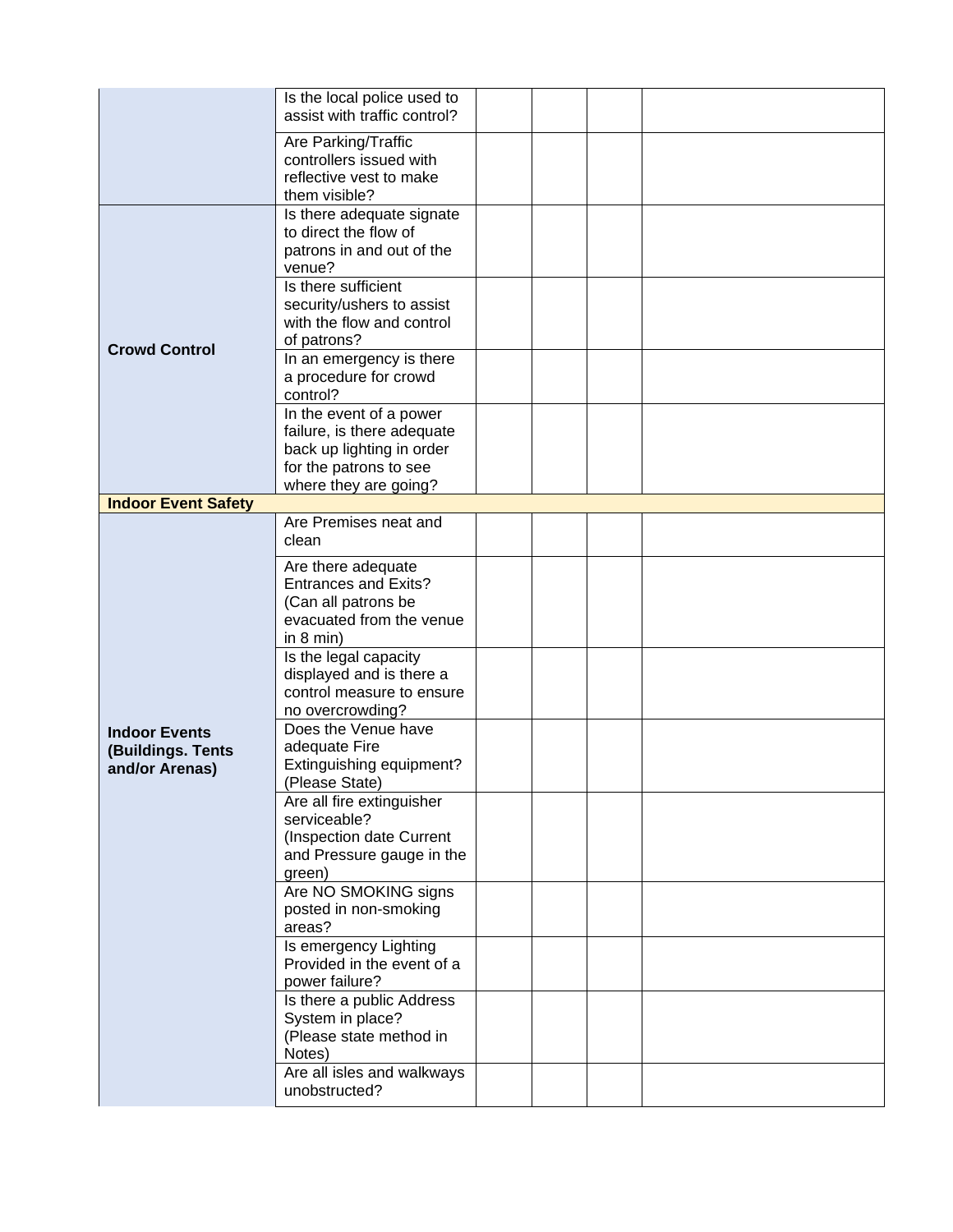|                             | Are all stairways and          |  |  |
|-----------------------------|--------------------------------|--|--|
|                             | elevated platforms             |  |  |
|                             | equipped with handrails of     |  |  |
|                             | at least 900mm height?         |  |  |
|                             | Is all Seating adequate        |  |  |
|                             | and structurally sound?        |  |  |
|                             | If using a Tent, are all       |  |  |
|                             | steak and guide ropes          |  |  |
|                             | adequately marked for          |  |  |
|                             | visibility to prevent tripping |  |  |
|                             | over them?                     |  |  |
|                             | Has the tent been signed       |  |  |
|                             | off by the Local Fire          |  |  |
|                             | Safety Officer?                |  |  |
|                             | (Should be arranged by         |  |  |
|                             | the tent hire company)         |  |  |
| <b>Outdoor Event Safety</b> |                                |  |  |
|                             | Are the premises free of       |  |  |
|                             | hazards to the public?         |  |  |
|                             | Are there adequate space       |  |  |
|                             | between activities and         |  |  |
|                             | Spectators to prevent          |  |  |
|                             | injury from activities?        |  |  |
|                             | Are participants of legal      |  |  |
|                             | age and physically fit to      |  |  |
|                             | engage in an event             |  |  |
|                             | activity?                      |  |  |
|                             | Are patrons and                |  |  |
|                             | participants exposed to        |  |  |
|                             | ant hazardous activities?      |  |  |
|                             | If "Yes" to the above          |  |  |
|                             | question, please state         |  |  |
|                             | how they will be protected.    |  |  |
|                             | Is there a disclaimer that     |  |  |
|                             | will be signed to protect      |  |  |
|                             | Lions Club Members?            |  |  |
|                             | Is there an emergency          |  |  |
|                             | procedure in place in the      |  |  |
|                             | event of any emergency?        |  |  |
|                             | If the patrons are more        |  |  |
|                             | than 500, will there be an     |  |  |
|                             | ambulance in attendance?       |  |  |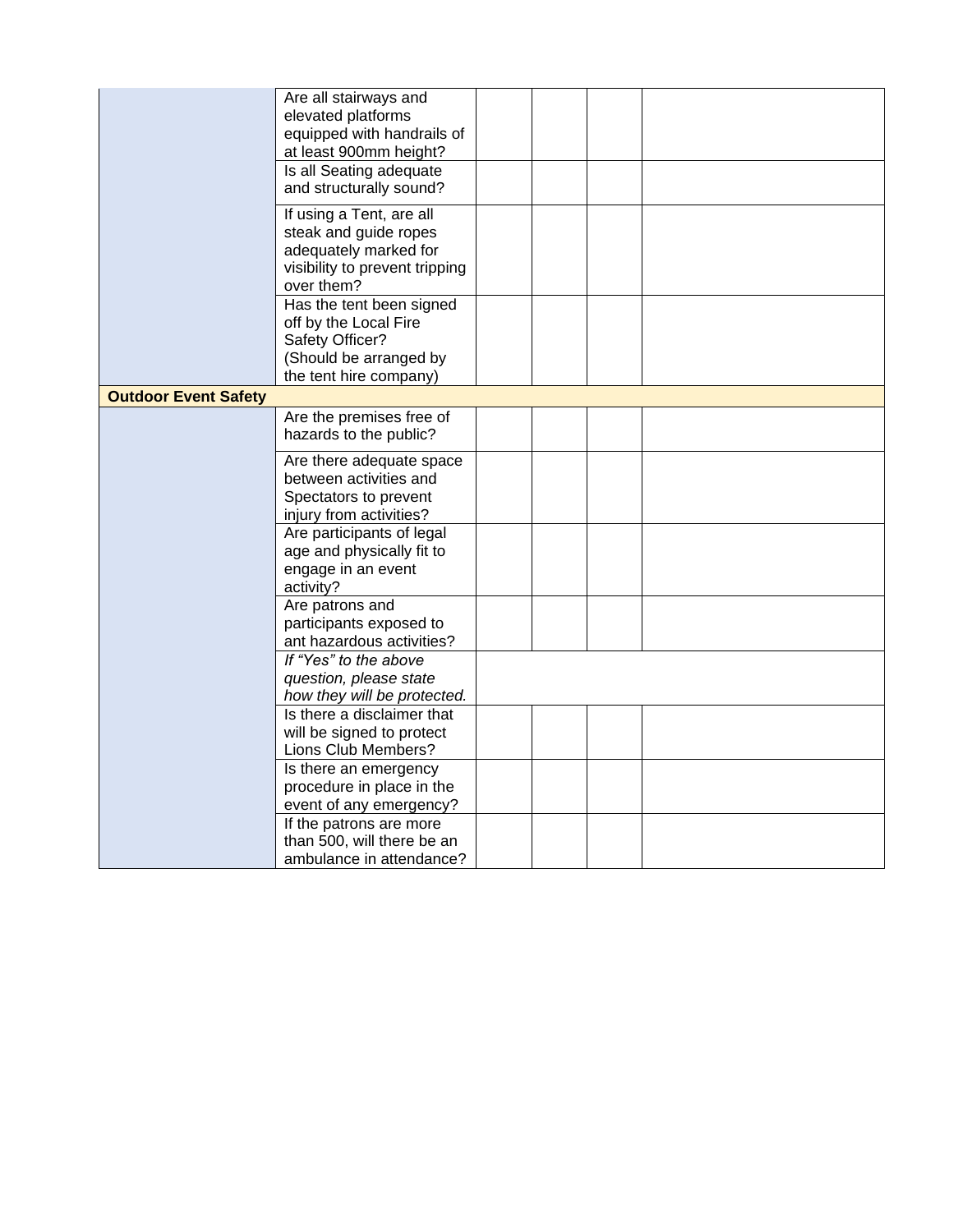| <b>Food and Hygiene</b>             |                                                                                                                                                                                                                                             |  |  |  |  |
|-------------------------------------|---------------------------------------------------------------------------------------------------------------------------------------------------------------------------------------------------------------------------------------------|--|--|--|--|
|                                     | Is food fresh and suitably<br>refrigerated?                                                                                                                                                                                                 |  |  |  |  |
| <b>Food Services</b>                | Is packaged food within its<br>expiry date?                                                                                                                                                                                                 |  |  |  |  |
|                                     | Is there adequate hand washing<br>facilities?                                                                                                                                                                                               |  |  |  |  |
|                                     | Are knives with sharp edges<br>properly stored?                                                                                                                                                                                             |  |  |  |  |
|                                     | Are event decorations<br>sufficiently placed away from<br>heat or flame sources to prevent<br>catching alight?                                                                                                                              |  |  |  |  |
|                                     | Are food waste bins provided?                                                                                                                                                                                                               |  |  |  |  |
|                                     | Are patrons prevented from<br>entering the food<br>preparation/cooking areas?                                                                                                                                                               |  |  |  |  |
|                                     | <b>External Operators/Contractors/Concessionaries</b>                                                                                                                                                                                       |  |  |  |  |
| <b>External</b><br><b>Providers</b> | Are External parties adequately<br>qualified and approved for<br>delivering their specific service?<br>Do the External Parties have<br>adequate liability cover?                                                                            |  |  |  |  |
|                                     | If external Contractors are<br>registered companies, do they<br>have the necessary Letter of<br>good standing from the<br><b>Compensation Commissioner?</b><br>Does the Club have the Liability                                             |  |  |  |  |
|                                     | cover from Lions International?                                                                                                                                                                                                             |  |  |  |  |
|                                     | Are non-company registered<br>parties included in the clubs<br>International Lions Liability<br>cover?                                                                                                                                      |  |  |  |  |
| <b>Alcohol at an Event</b>          |                                                                                                                                                                                                                                             |  |  |  |  |
|                                     | If selling alcohol at an event, do<br>you have adequate Liability<br>cover?<br>Do you have the necessary                                                                                                                                    |  |  |  |  |
| <b>Liquor Safety</b>                | Liquor licences for the Event<br>IF external alcohol provider, do<br>they have the necessary Liquor<br>licences?<br>*Please note that if liquor is sold at a Lions Event, the Lions International<br><b>Liability Cover will be voided.</b> |  |  |  |  |
|                                     |                                                                                                                                                                                                                                             |  |  |  |  |